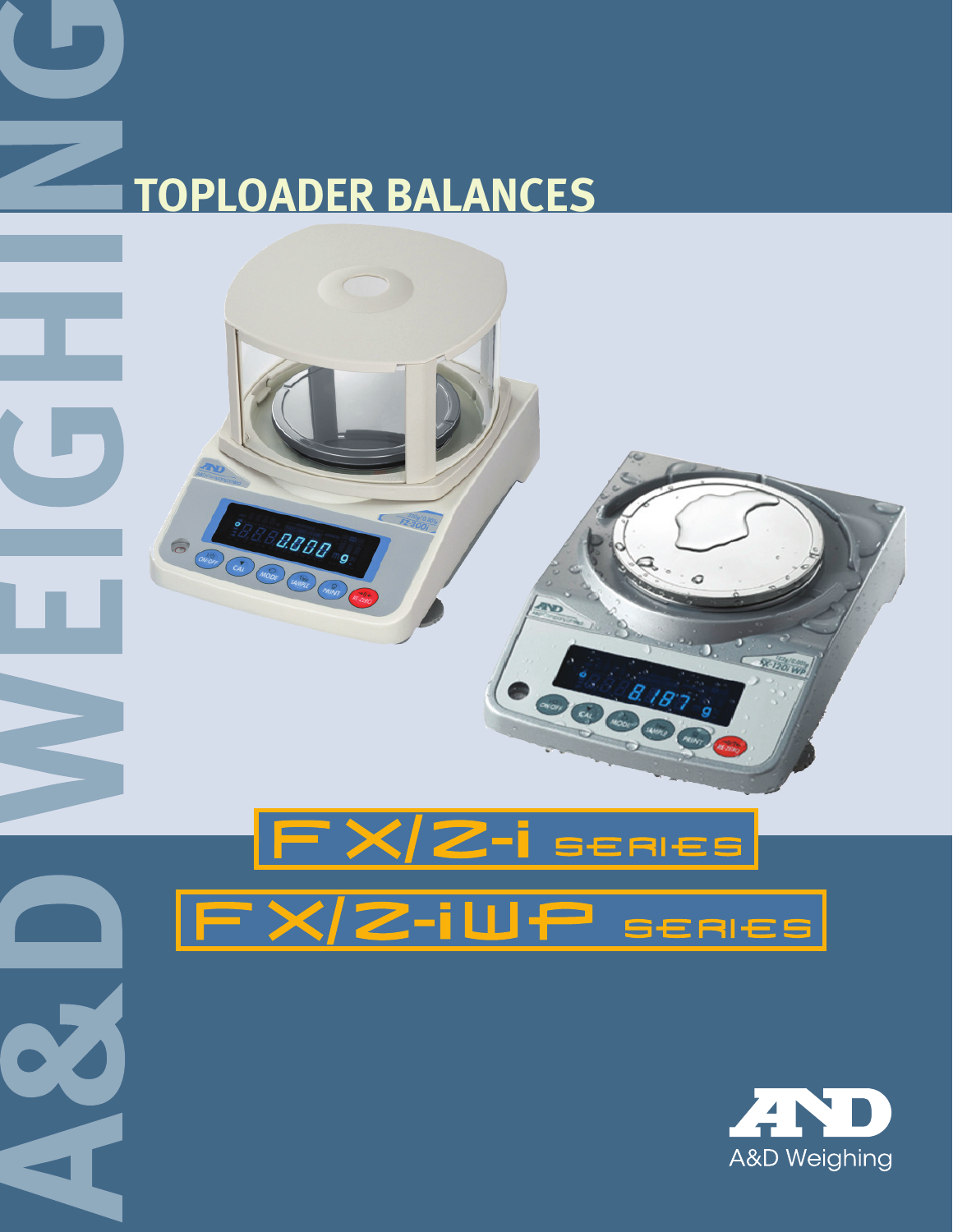

# **FX-i - External Calibration**

A&D's FX-i Series entry level precision balance is a full-featured 0.01g to 1mg resolution balance at a very affordable price. The patented Compact Super Hybrid Sensor is at the heart of this unit and provides fast, one-second weighing response time.

The FX-i also contains a specially designed internal shock absorber that offers protection from the adverse effects of vertical or transverse overloading. Legal-for-trade models (NTEP and Measurement Canada) are also available.





# **Entry Level Models** "

# **FZ-i - Internal Calibration**

For those who desire the performance of the FX-i plus the convenience and assurance of internal calibration, look no further than the FZ-i. Quick adjustment is just a keystroke away. The unique, air actuated internal motor provides quick, one-touch calibration and its fail-safe mechanism resets the weight to its original position upon interruption. High-end features that come at high level of affordability make the FZ-i unique in its class.





or output.

Easy to compare weighing results by setting and A sample can be registered as 100% and the weight The underhook allows for measurement

## **Statistical Calculation Function ACAI – Automatic Counting Accuracy Improvement Animal Weighing Function**

The statistical values Sum, Maximum, Minimum, This counting function recalculates the average The HOLD function enables freezing of weighing Range, Standard Deviation, Number of Data, weight each time a sample is added to eliminate data for animal weighing applications and an and Coefficient of Variation can be displayed errors caused by variations in unit weight. ANIMAL indicator appears on the display.

## **Comparator Function Percent Mode Function Underhook**

HI limit and LO limit to display HI,OK,LO indicator. of another sample can be compared as a percentage. of magnetic materials and density



measurements in air and water.

## **Choose Configu**

## **Common**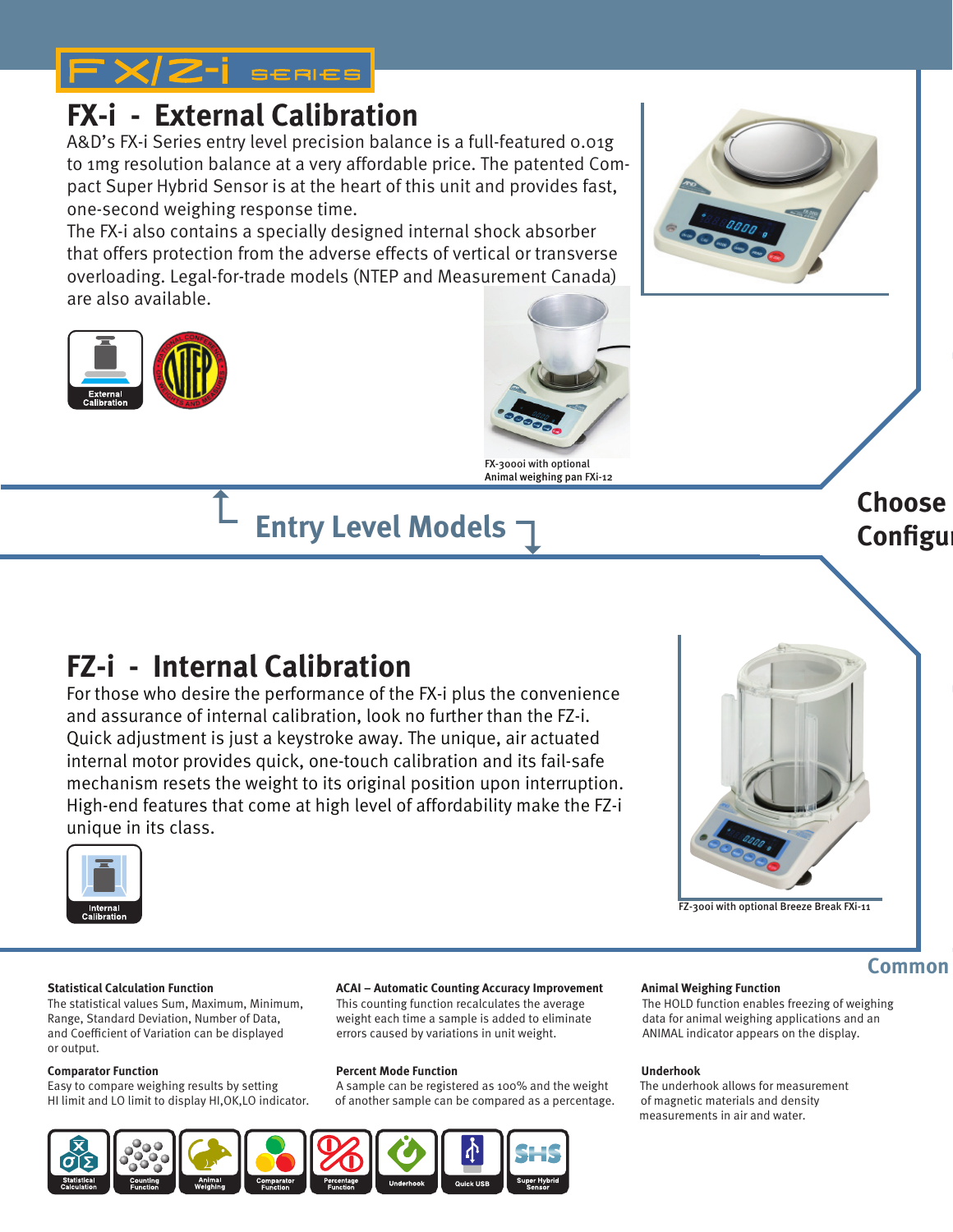

## **FX-iWP Water Proof/Dust Proof External Calibration**

A&D has applied its expertise in the design of waterproof scales to develop the world's first IP-65 rated 1 mg resolution balance. It is dust-tight and can even be sprayed with water. Think of it as an "accident-proof" balance suitable for use in environments that can render other balances inoperable.









## **from 4 rations**

# **Water/Dust Proof Models** "

# **FZ-iWP - Water Proof/Dust Proof with Internal Calibration**

For the user that wants it all, the FZ-iWP adds internal calibration to complement the IP-65 rated dustproof and waterproof features. Here is a balance that be used virtually anywhere.

## **What does "IP65" mean?**

The International Protection (IP) Code, as defined by the international standard IEC 60529, specifies the degrees of protection provided by enclosures. The two digits next to IP indicate the levels of protection against solid foreign objects (first digit) and water (second digit). For example, a device rated as IP65 should permit no ingress of dust (level 6) and withstand water jetting from any direction (level 5).



FZ-300iWP with small Breeze Break (standard on 1mg models)



## **Features**

## Multiple Weighing Units of Measurement **Response Indicator Function** Built-in Rechargeable Battery (FXi-09)

Programmable or standard weighing units of Selectable FAST, MID or SLOW response to An optional Ni-MH rechargeable battery pack can be



## Standard RS-232C Interface **GLP/GMP/GCP/ISO Compliant** Auto Power OFF Function

Incorporates bi-directional communication In accordance with GLP and LIMS regulations The display switches OFF automatically when with a PC, printer or other peripheral devices. the balance ID number and calibration data can the balance is inactive for 10 minutes as a be printed out using A&D's AD-8121B or a PC. power-saving tool.



measurement can be selected; g, pcs, %, oz, lb, suit weighing environment conditions. Fitted into the FX-i series for use without AC power and lb-oz, ozt, ct, mom, dwt, GN, tl, tol, mes and MLT. **for mobile applications** (10 hours charging time for 8 hours operation).